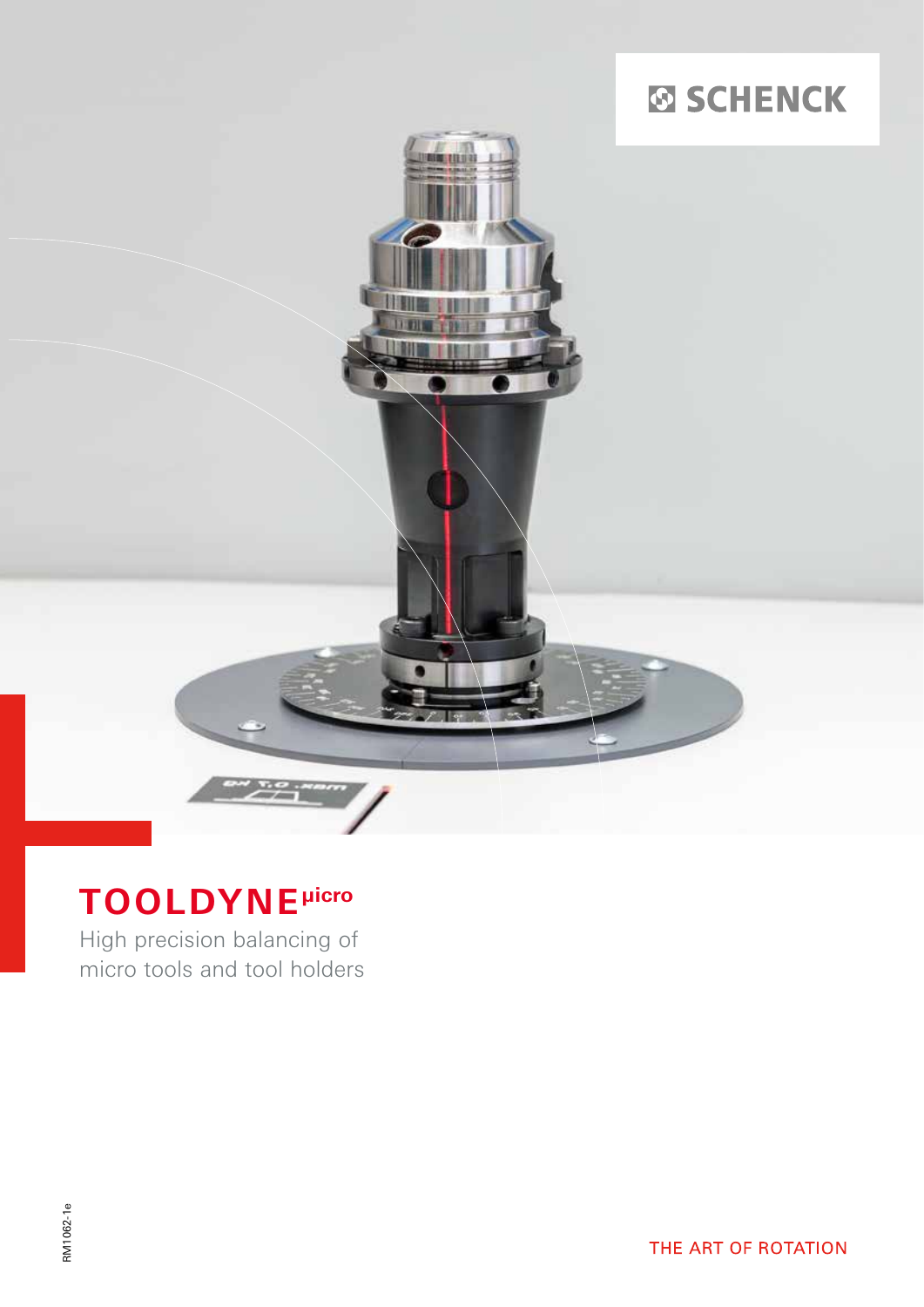

## the expert for micro-machining

Whether it's medical instruments, fuel injectors for engines, components for watch making, dental implants or model parts – smaller and smaller parts must be manufactured these days with even greater precision.

This is done at high speed with micro-machining processes. This is based on extremely small

cutting tools, exceptionally high spindle speeds and very low residual unbalances. The balancing of tools and clamping devices are an important element in the overall manufacturing process in order to permanently ensure such precision at the limits of what is technically feasible.

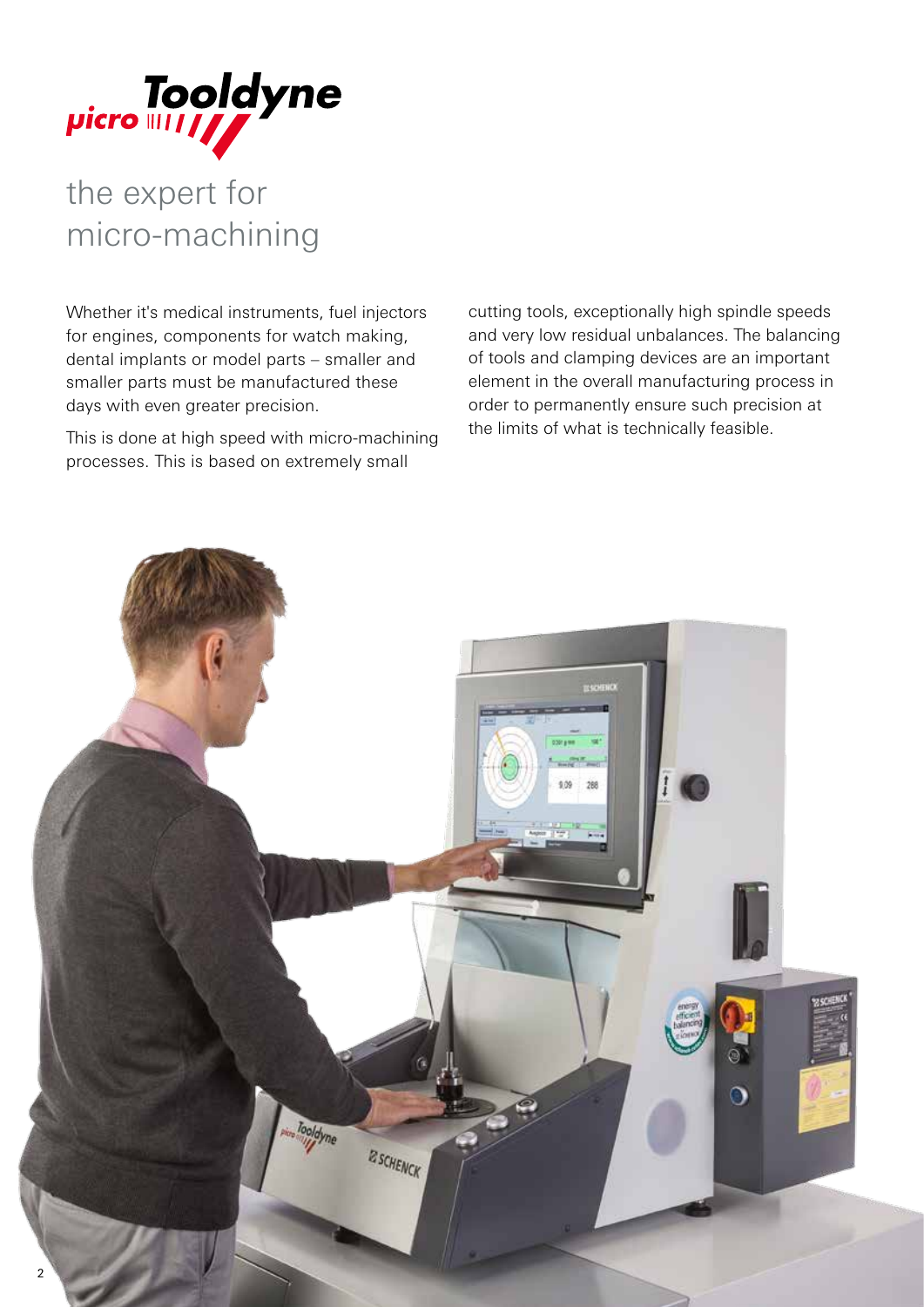### A practical solution for manufacturing

We have been one of the leading experts for many decades when it comes to balancing small and very small rotors weighing just a few grams of such as dental turbines, miniature motors or watch balance springs. With the new Tooldyne<sup>picro</sup> we offer a balancing solution, specifically designed for the dimensions of micro tools and their holders (e.g. HSK25/ 32, BT/CAT30). It can be used to transfer the level of quality required in the entire process to the tools as well as their holders.







Balancing significantly reduces or even completely avoids the influence of undesirable vibrations – the machining centre can then operate at full capacity with minimum wear.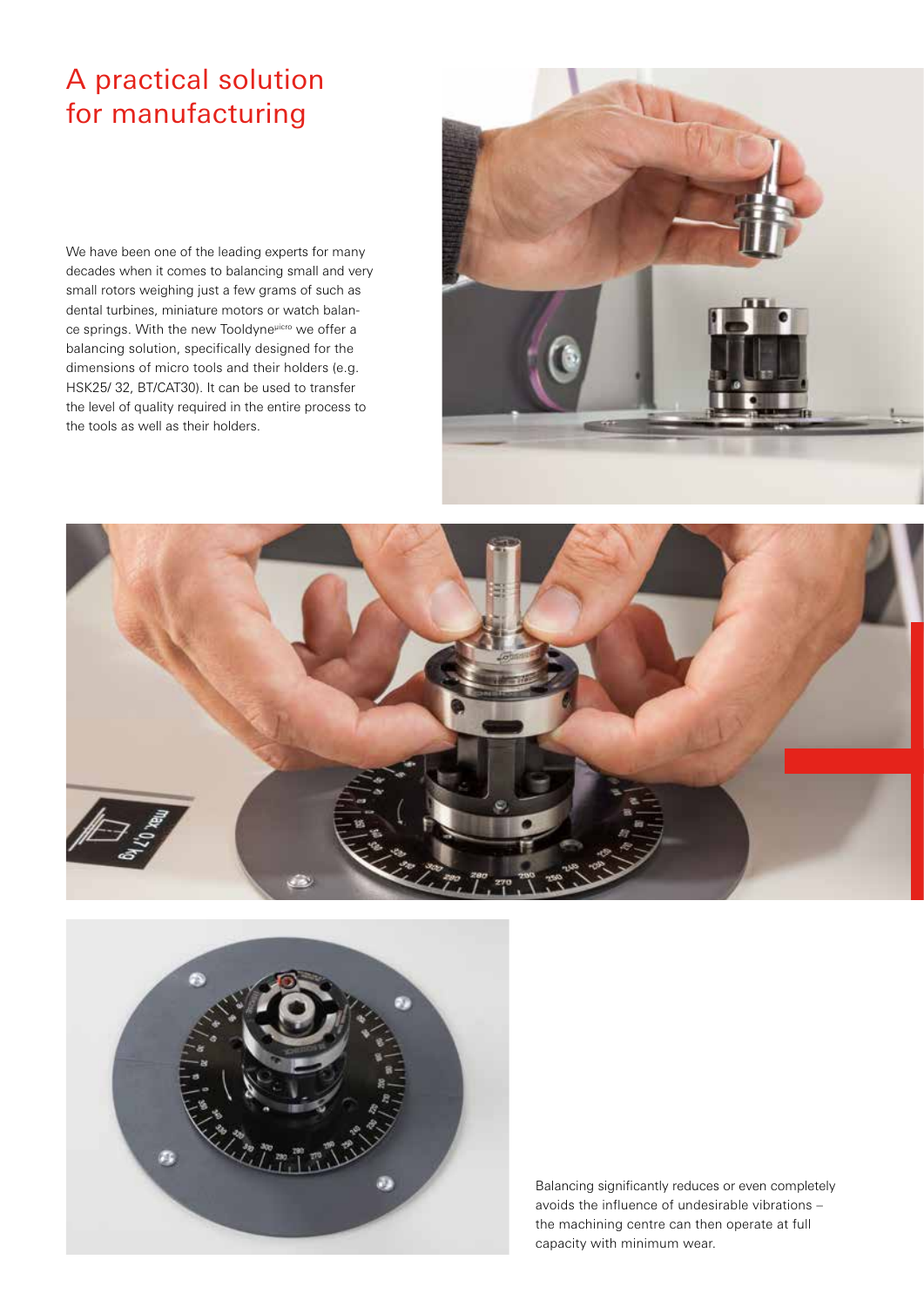

### Extremely simple handling – for your safety

The ergonomics and ease of operation were top of the priority list at the stage of designing our new Tooldyne<sup>µicro</sup>. The result is a compact solution with everything in its proper place: starting with the easy to operate protective cover, the ideal working height, right up to the ergonomic layout of all controls.

The measuring unit is ideally located in the line of vision and allows you simple and direct input of all data via a touch screen. The logical operating concept with clear and easily understandable displays, using symbols aligned to touch screen operation as well as a comprehensive range of operating aids, will quickly make the Tooldyne<sup>µicro</sup> a popular working device.

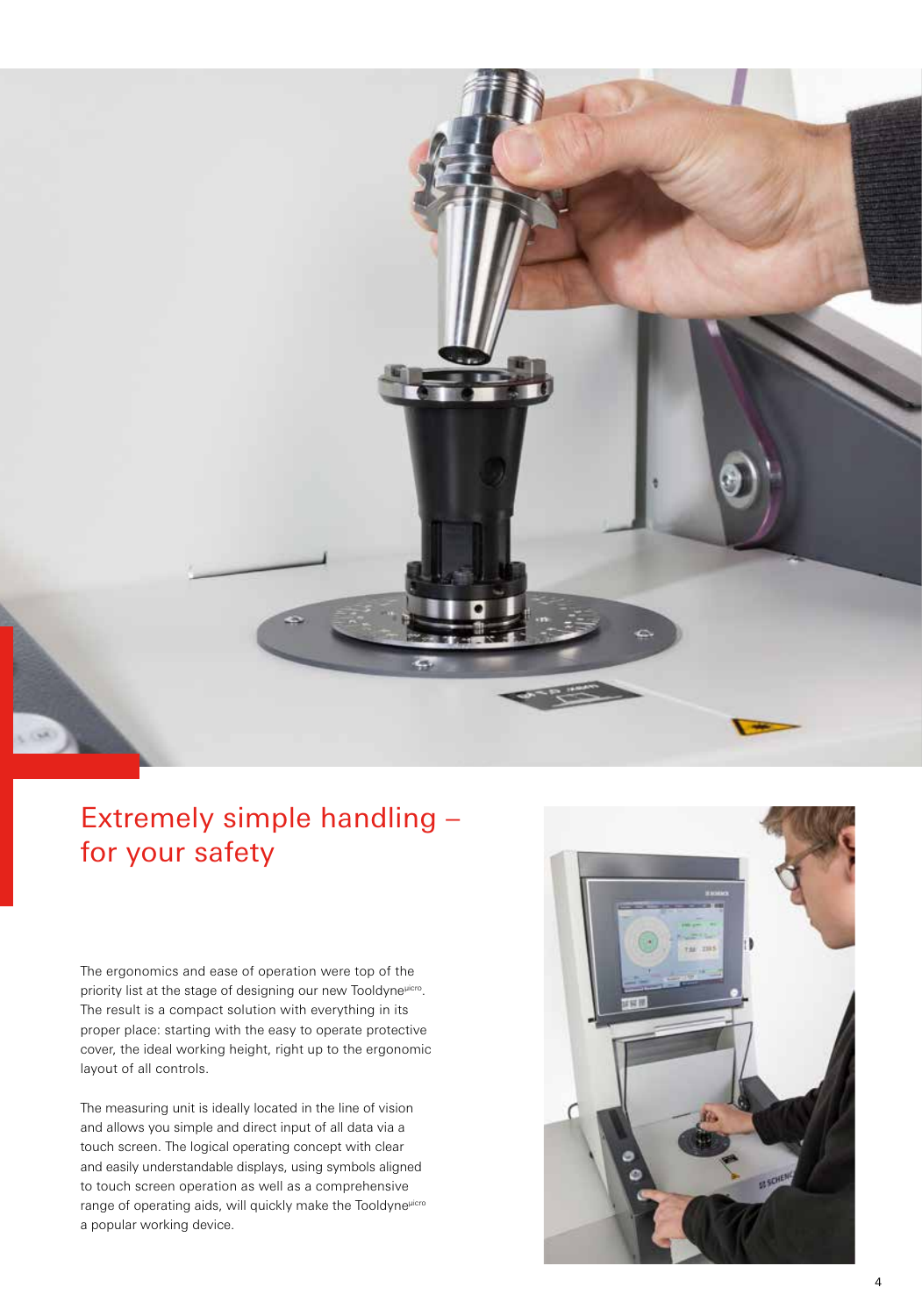

Peak performance measuring system simple handling and maximum perfection

### **Tooldyne**<sup>µicro</sup> the complete system for micro tools

#### **SET IT UP AND AWAY YOU GO**

The only thing that you need to get started is a suitable table to set the machine up on as well as a power connection. This way, you immediately get the new Tooldyne<sup>µicro</sup> up and running in Plug and Play mode without any delay – and because space is at a premium in all companies, we have designed the machine to be extremely compact. Nevertheless it is easily accessible and "tidy" – a balancing machine that achieves great things in very limited space.

#### **CALIBRATION RUNS ARE SUPERFLUOUS**

The Tooldyne<sup>µicro</sup> is permanently calibrated so that you can start a measuring run as soon as you enter the geometric data of your tool. It requires no calibration runs during the entire balancing process.





#### **YOUR SAFETY COMES FIRST**

The Tooldyne<sup>µicro</sup> fulfils all the requirements laid down in the latest Machinery Directive 2006/42/EC, valid since the beginning of 2010 and is CE certified. The protective cover fulfils the high standards set by ISO 7475 Class C - Protection against ejected parts.